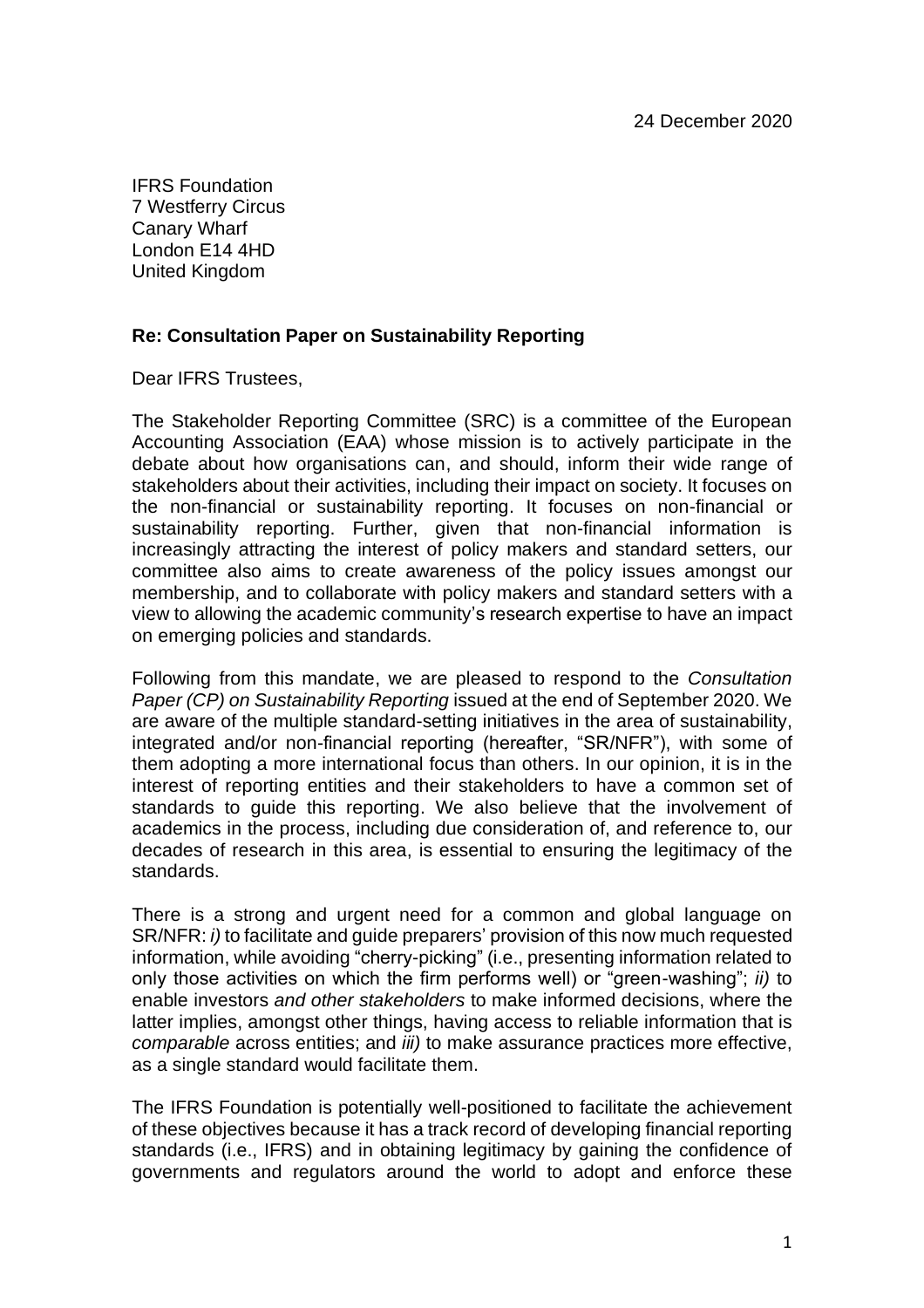standards. In addition, it would be desirable to have a relatively high level of interconnectivity between corporate financial reporting and nonfinancial/sustainability reporting standards. The housing of both sets of standards under the IFRS Foundation's umbrella would facilitate the collaboration that is necessary to achieve the desired level of standard interconnectivity.

While acknowledging the IFRS Foundation's potential to contribute to the establishment of a set of global SR/NFR standards, we nevertheless also have significant concerns regarding the IFRS Foundation's venturing into this already crowded sphere of activity. We also have *significant concerns* on some proposals of the CP. We elaborate on all these issues in our responses to the questions that follow.

#### *Question 1: Is there a need for a global set of internationally recognised sustainability reporting standards?*

## *(a) If yes, should the IFRS Foundation play a role in setting these standards and expand its standard-setting activities into this area?*

We believe that there is a strong need for greater comparability in corporate SR/NFR, and that the emergence of a single internationally recognized, commonly adopted, and enforced set of standards would further the attainment of this goal.

An independent standard setter must be credible and accountable to the stakeholders that it intends to serve. This requires robust governance and oversight, including a due process that responds effectively to a broad set of stakeholders' interests while maintaining independence from lobbyists. IFRS developed under the umbrella of the IFRS Foundation incorporate the perspectives of stakeholders from many countries, and the IFRS Foundation has experience with the political and administrative processes that are required to develop very widely adopted, international standards, *albeit only in the realm of financial reporting*. We consider that the IFRS Foundation potentially has a role to play in the SR/NFR area, although this is subject to the caveats expressed in our responses below.

In brief they refer to the financial materiality and investor-only approach, which are particularly relevant at the moment since there are regulations already in place that go beyond that perspective. In particular the requirements in the NFR Directive in force at the European Union might make the IFRS Foundation approach insufficient, and so question the adoption of the SSB standards in the EU.

*Question 2: Is the development of a Sustainability Standards Board (SSB) to operate under the governance structure of the IFRS Foundation an*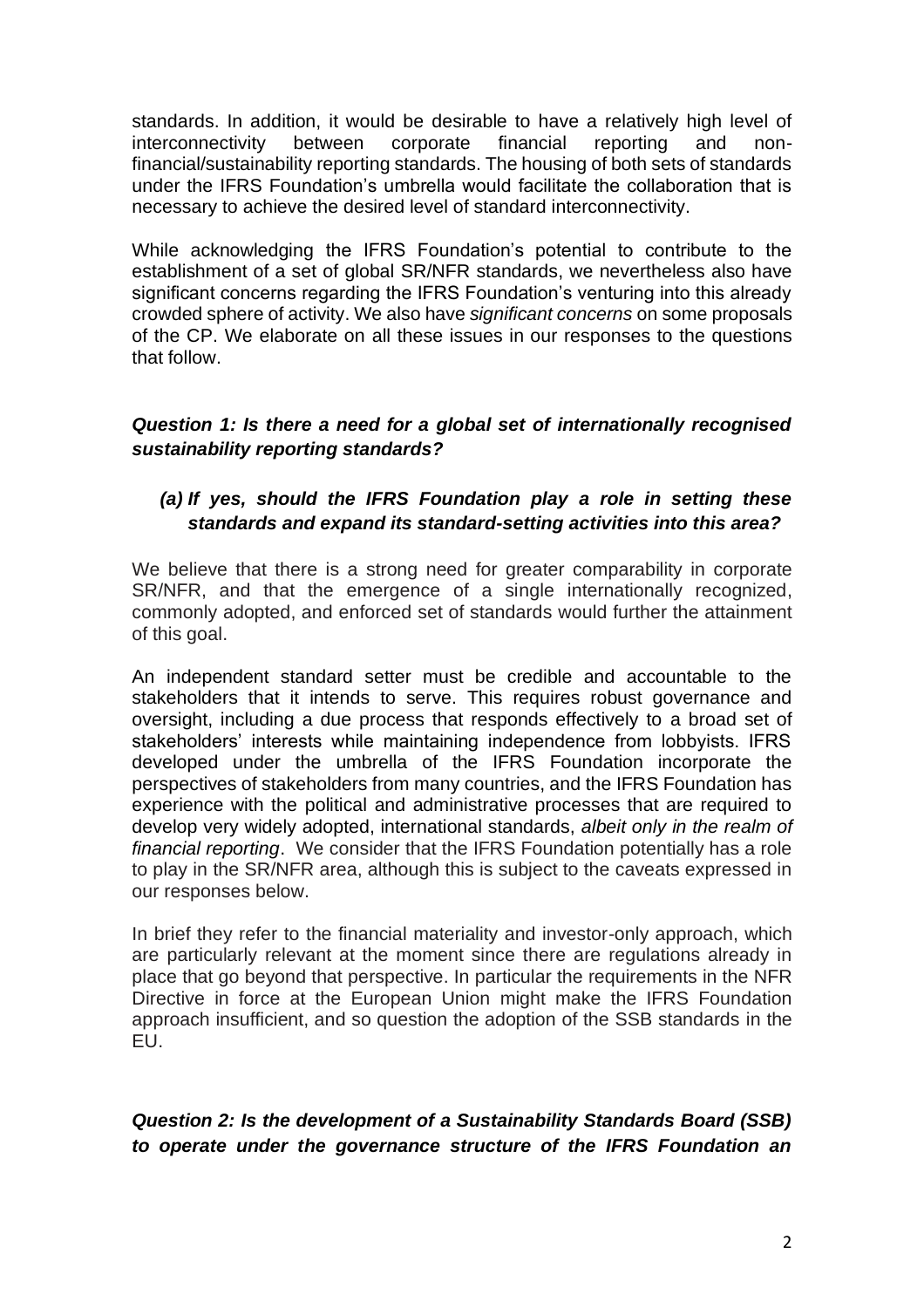### *appropriate approach to achieving further consistency and global comparability in sustainability reporting?*

The establishment of a SR/NFR standards board under the governance of the IFRS Foundation is *one possible* approach to achieving the desired improvement towards more consistent and comparable SR/NFR reporting that could eventually be mandated at the jurisdictional level, as well as subject to attestation.

However, we question whether the proposed standard setting body should be referred to as a "sustainability" standards board. Although we are aware that the term "sustainability" itself is subject to vastly different interpretations in the standard setting and corporate reporting realm (i.e., related to the inclusion versus exclusion of externalities in what is measured and reported upon, which cuts to the very heart of corporate reporting concerns in this realm; in a broader sense, *business* sustainability vs. *planetary* sustainability), we point out that sustainability has the UN SDGs as the most relevant reference points, and consequently a holistic approach to sustainability is needed to fully capture that interpretation. Accordingly, the new standard setter is much less likely to get buyin from the broadest set of constituents if it were to adopt such a label. Moreover, broader guidance related to non-financial reporting related to intangibles is also required, and it would be expected that the IFRS Foundation could take the lead on this as part of the same project. Thus, a rubric such as "Non-Financial Reporting Standards Board" or perhaps "Extended External Reporting" (EER), which is used in the assurance context, will cover better the purpose of the new body, would be less controversial, and convey the potential for broader scope than the proposed "SSB".

*Question 3: Do you have any comment or suggested additions on the requirements for success as listed in paragraph 31 (including on the requirement for achieving a sufficient level of funding and achieving the appropriate level of technical expertise)?*

No comment.

# *Question 4: Could the IFRS Foundation use its relationships with stakeholders to aid the adoption and consistent application of SSB standards globally? If so, under what conditions?*

Yes, the IFRS Foundation has been gaining global acceptance of its *financial* reporting standards, IFRS, and the same level of global adoption *and regulatory enforcement* of a single set of SR/NFR standards would also be desirable. Importantly, however, national and/or regional regulations in relation to SR/NFR are already in place (e.g., the European Union's NFR Directive), and therefore the SSB is more likely to realize its goal of having global support from regulators and other stakeholders in the SR/NFR world (i.e., as expressed in paragraph 31 (a)) if the SSB works with these stakeholders in order to develop standards that would ensure compliance with important regulations that are already in place. For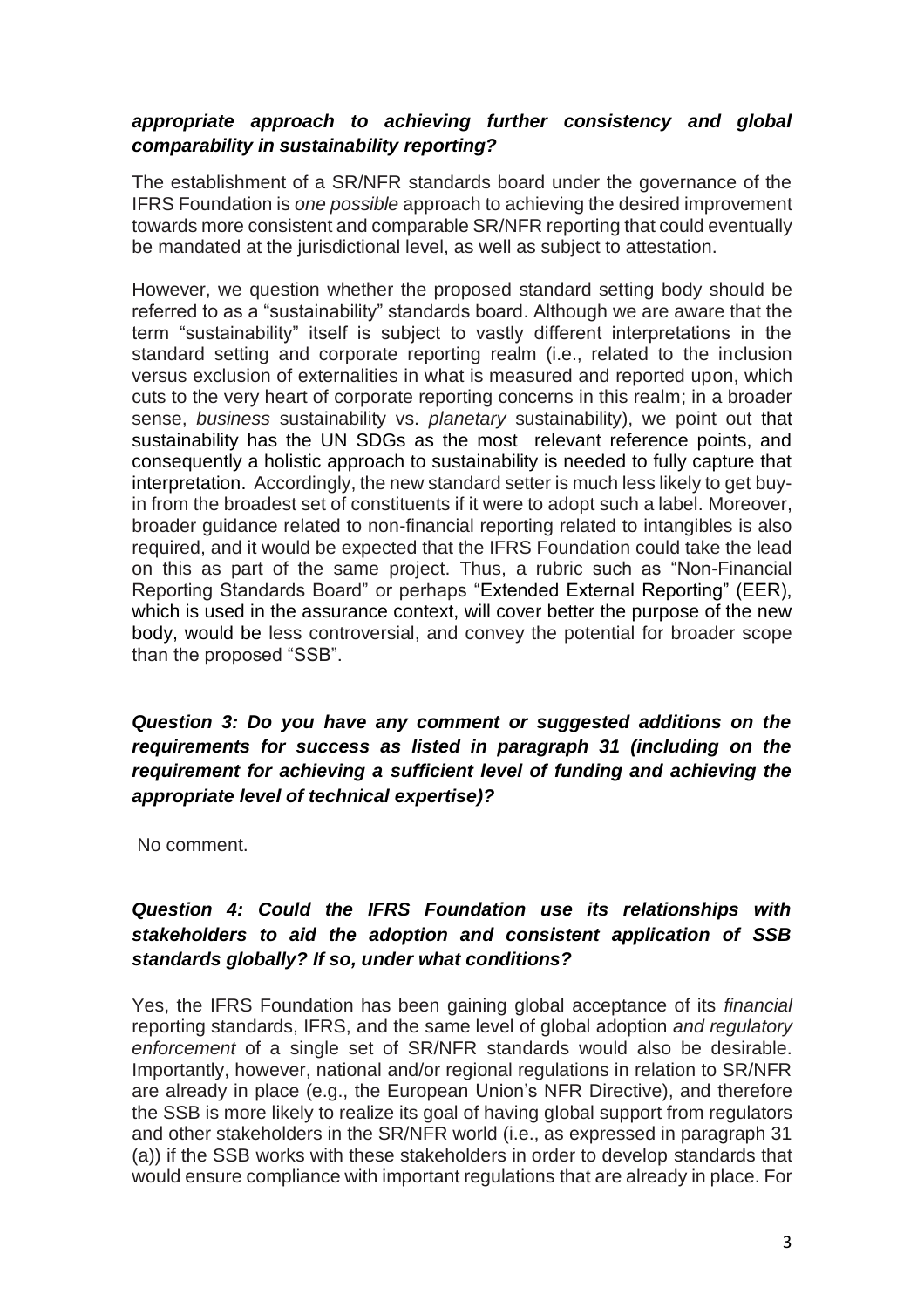example, if the SSB were to develop standards that, if followed, would be insufficient to enable EU companies to be in compliance with the NFR Directive, then the SSB standards are unlikely to be those most widely adopted in Europe. In such a case, some other common set of standards will still be needed in order for EU companies to both be compliant with the Directive, and to achieve the important broader goal of comparable and consistent reporting. Any such insensitivity to existing binding regulations that affect a significant proportion of would-be SSB standard adopters would greatly weaken the possibility of the SSB standards emerging as the new common set of global reporting standards. Implicitly, then, the SSB would need to consider *a broader set of stakeholders* in the development of its standards than those that are currently envisioned by the proposal (i.e., the standards would need to premised upon something broader than financial materiality).

## *Question 5: How could the IFRS Foundation best build upon and work with the existing initiatives in sustainability reporting to achieve further global consistency?*

Recognizing that the IFRS Foundation does not have SR/NFR expertise per se, we consider it to be essential that the Foundation begin their work by relying upon the ground of existing standards and frameworks of the CDP, CDSB, GRI, IIRC and SASB. Given the commitment of these organizations to work together towards a common set of universally adopted standards, together with the sense of urgency that everyone feels to accomplish this goal, it would be highly advisable that the Foundation enlists the expertise of these existing organizations with a view towards expediting the process of issuing a single common set of agreed upon standards. For example, board members of The Four could become trustees of the IFRS Foundation or be included on the SSB.

## *Question 6: How could the IFRS Foundation best build upon and work with the existing jurisdictional initiatives to find a global solution for consistent sustainability reporting?*

The IFRS Foundation should collaborate closely and quickly with the relevant EU institutions to benefit from the current momentum in relation to SR/NFR standard setting, to avoid duplication, and to maximize the potential that the SSB's standards become rapidly and widely adopted (see also the caveats noted in our response to Question 4 above).

# *Question 7: If the IFRS Foundation were to establish an SSB, should it initially develop climate-related financial disclosures before potentially broadening its remit into other areas of sustainability reporting?*

We understand that it would be pragmatic to prioritize climate-related disclosures, partly due to the relatively high level of agreement in the area (i.e., that firms should follow the TCFD recommendations), and also due to the urgent planetary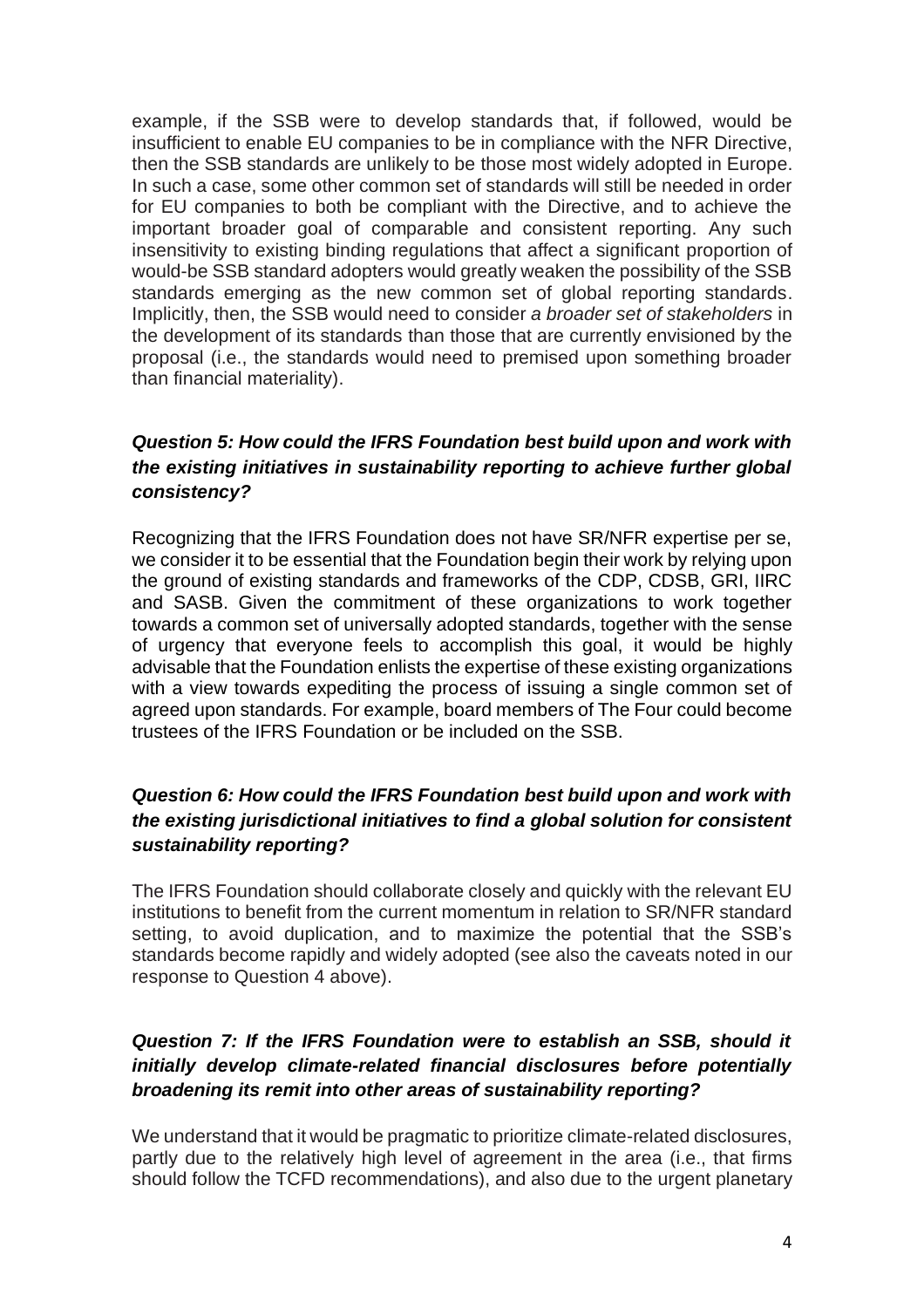need to address these issues. Nevertheless, other environmental—and especially social—issues are also at the forefront of many stakeholders' minds. The implicit assumption that stakeholders speak with one voice about the desired results of sustainability reports is not true (paragraph 28 CP). Their expectations are diverse and sometimes conflicting. In addition, the provision of non-financial information related to the intangibles that drive wealth creation in the modern economy should not be ignored in the process. Thus, we feel strongly that the provision of, and commitment to, a clear and detailed timeline concerning the development of standards related to *other* aspects of ESG (i.e., *beyond* climate risk) and NFR measurement and disclosure issues should be immediately forthcoming.

#### *Question 8: Should an SSB have a focused definition of climate-related risk or consider broader environmental factors?*

In line with what we underlined in our answer to Question 7, we stress the need for the SSB to take a much broader perspective on social and environmental issues.

#### *Question 9: Do you agree with the proposed approach to materiality in paragraph 50 that could be taken by the SSB?*

While we understand that the IFRS Foundation's prior expertise relates to financial materiality, and that adopting such a threshold would be the most expeditious place to start, we disagree with the proposed approach for several reasons. First, *shareholders are not the only stakeholders whose needs should be considered* in the development of standards that, by their very nature, are intended to capture broader concerns that do not directly or immediately feed into the bottom line. Second, as noted in our response to Question 4, important legislation that affects many would-be SSB standard adopters and follows a broader perspective on the materiality issue is already in place. The SSB's proposed narrower definition would lead to standards that do not satisfy the needs of these constituents, leading to a lower likelihood of broad acceptance and adoption (i.e., SSB would therefore simply be contributing to the current "alphabet soup" problem).

We are aware that this orientation may be less expeditious than a mere focus on investors and financial materiality, and that it would alter the IFRS Foundation's current stated mission of developing standards "that seek to bring transparency, accountability and efficiency to financial markets around the world" (paragraph 18 CP). The development of a globally accepted set of SR/NFR standards requires a commitment to "bring transparency and accountability *to all stakeholders* about the firms' actions," which is clearly a broader mission than that currently being pursued by the IFRS Foundation. If the IFRS Foundation is to wade into the SR/NFR realm, we consider it imperative that they accept the greater mission that standard setting in this area implies.